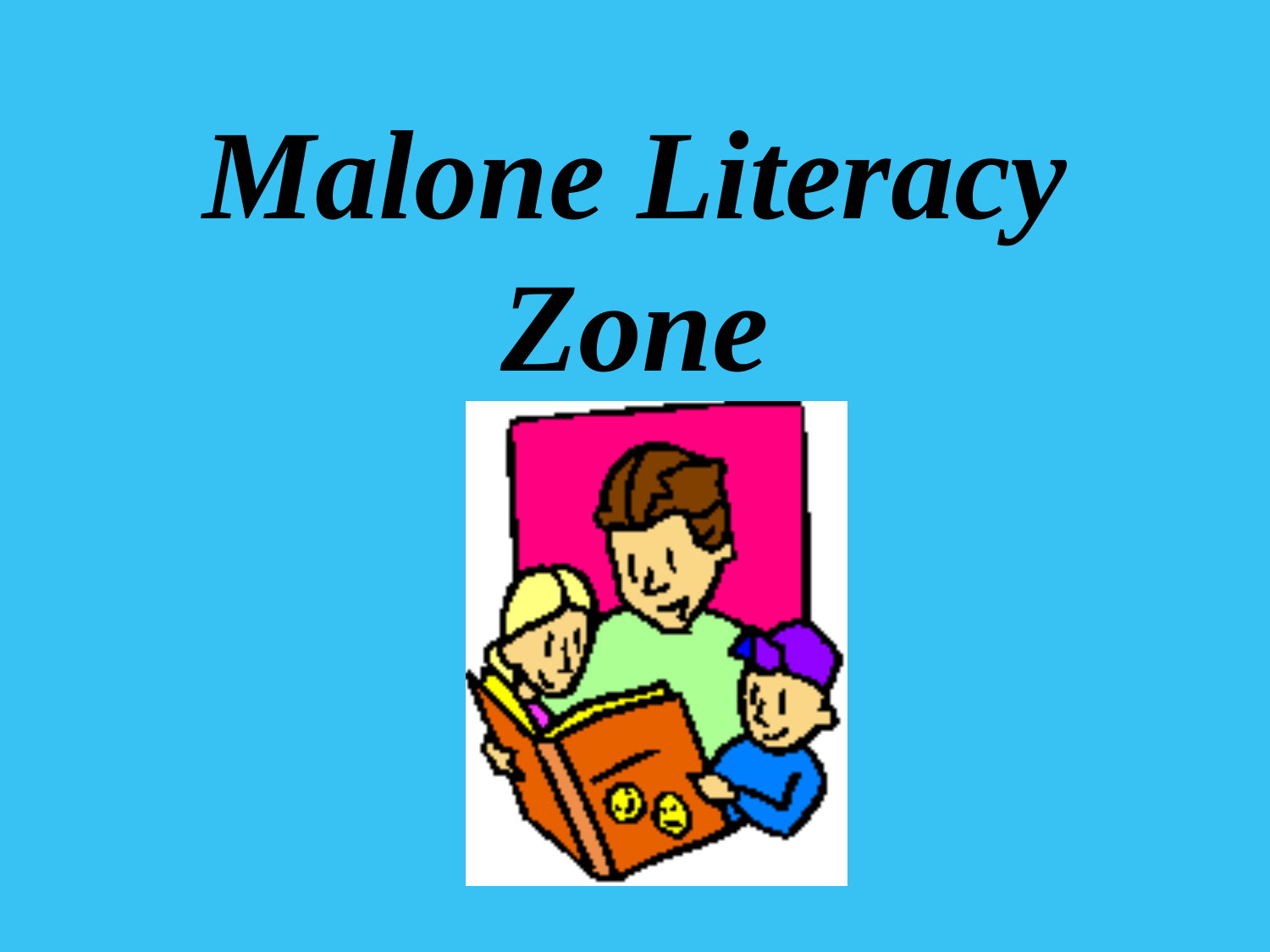# Malone Literacy Zone

# Partner Agencies

- Franklin-Essex-Hamilton BOCES
- Malone Central School District (including Incarcerated Youth)
- Franklin County DSS
- NYS Department of Labor
- Supplemental Nutrition Assistance Program (Food Stamps)
- North Country Community College
- ACCES-VR
- North Country WIB Disability Employment Initiative
- JCEO Gleaning Program
- WIA Adult and Dislocated Worker Training Programs
- WIA Youth In-School Program
- WIA Youth Out-of-School Program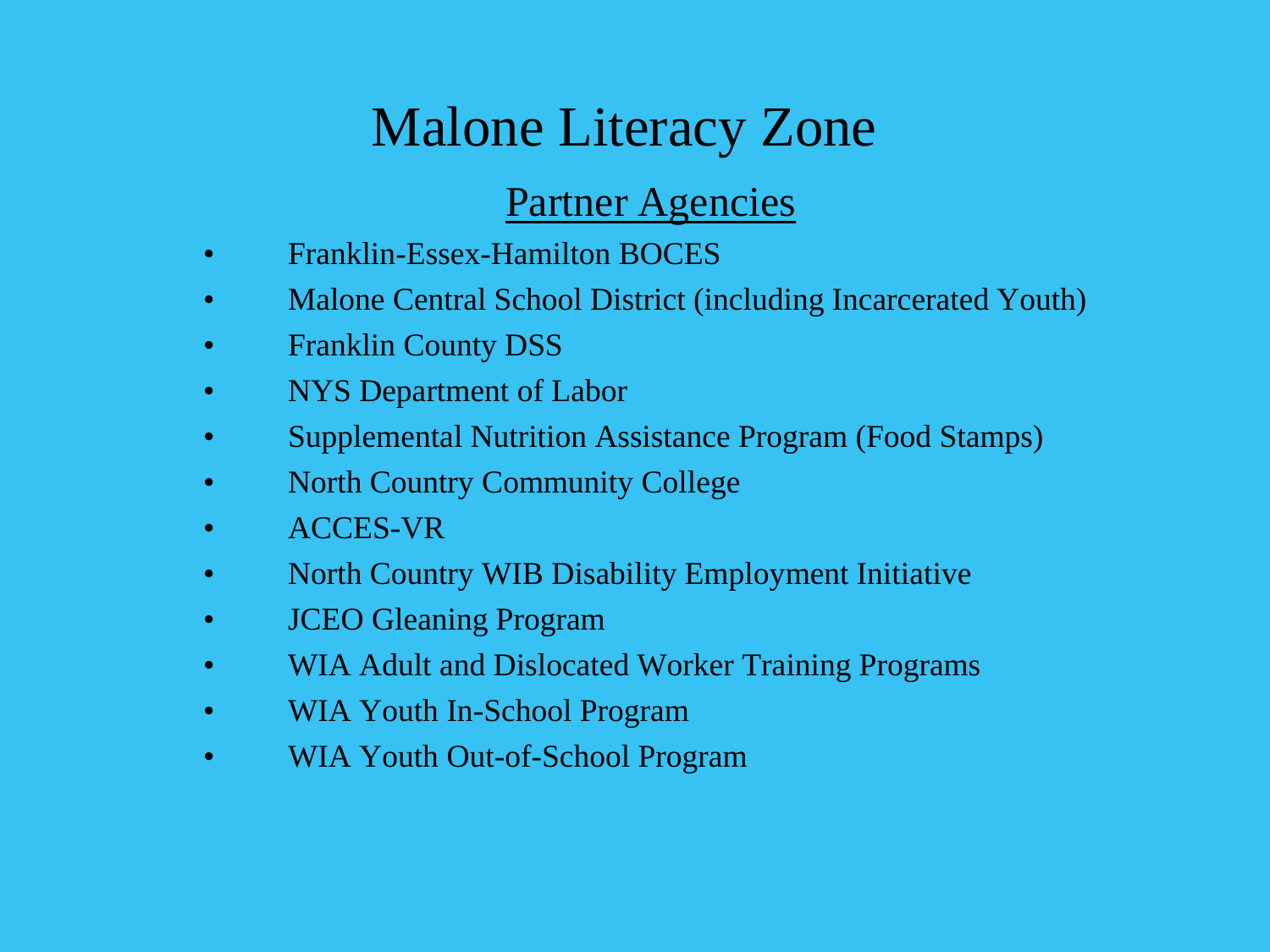- Senior Community Services Employment Program WIA Title V
- •Voluntary Income Tax Assistance Program
- Alice Hyde Memorial Hospital
- SeaComm Federal Credit Union
- North Country Workforce Investment Board
- Eat Smart NY!
- Franklin County Public Health and Early Intervention Services
- JCEO Head Start
- Malone Catholic Charities
- Franklin County WIC
- Literacy Volunteers of Clinton and Franklin Counties
- Wead Public Library
- Families 'R' Us Resource Center
- North Star Mental Health
- Franklin County Public Transportation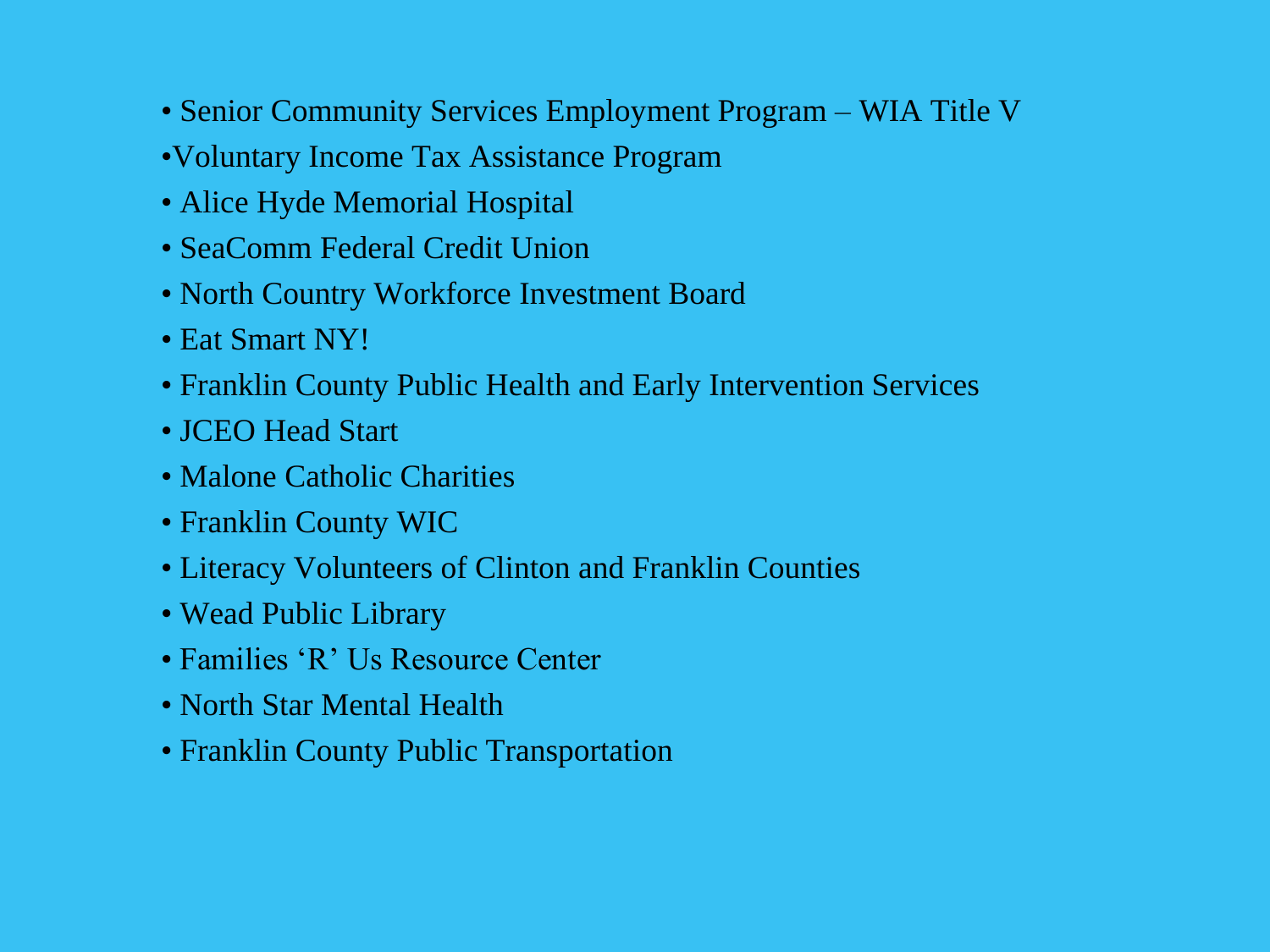# Activities Provided Directly Through the Malone Literacy Zone Initiative

### **Foundational Literacy**

- ABE/HSE/ELL instruction
- FEH BOCES Career and Technical Education
- Ed4Online
- Post-Secondary Education
- Case Management
- Computer Skills Training

## **Health Literacy**

- Healthy Living 101 Workshop
- Stress Management Workshop
- Heart Disease and Diabetes Workshop
- Allergies and Asthma Workshop
- Mini Health Fair
- Depression and Anxiety Workshop
- Dental Care
- **Smoking Cessation**
- Cancer Prevention and Treatment
- Eat Smart NY workshops/home visits

# **Financial Literacy**

- Budgeting
- Opening and maintaining checking and savings accounts
- Establishing/Reestablishing Credit
- Loans
- Credit scores
- Rent-to-own pitfalls
- *NEFE Financial Planning Program*
- *FDIC Money Smart Software*

### **Family Literacy**

- Parent/child interactive literacy workshops
- Home visits
- Domestic Violence 101
- Healthy Relationships
- Head Start Socialization